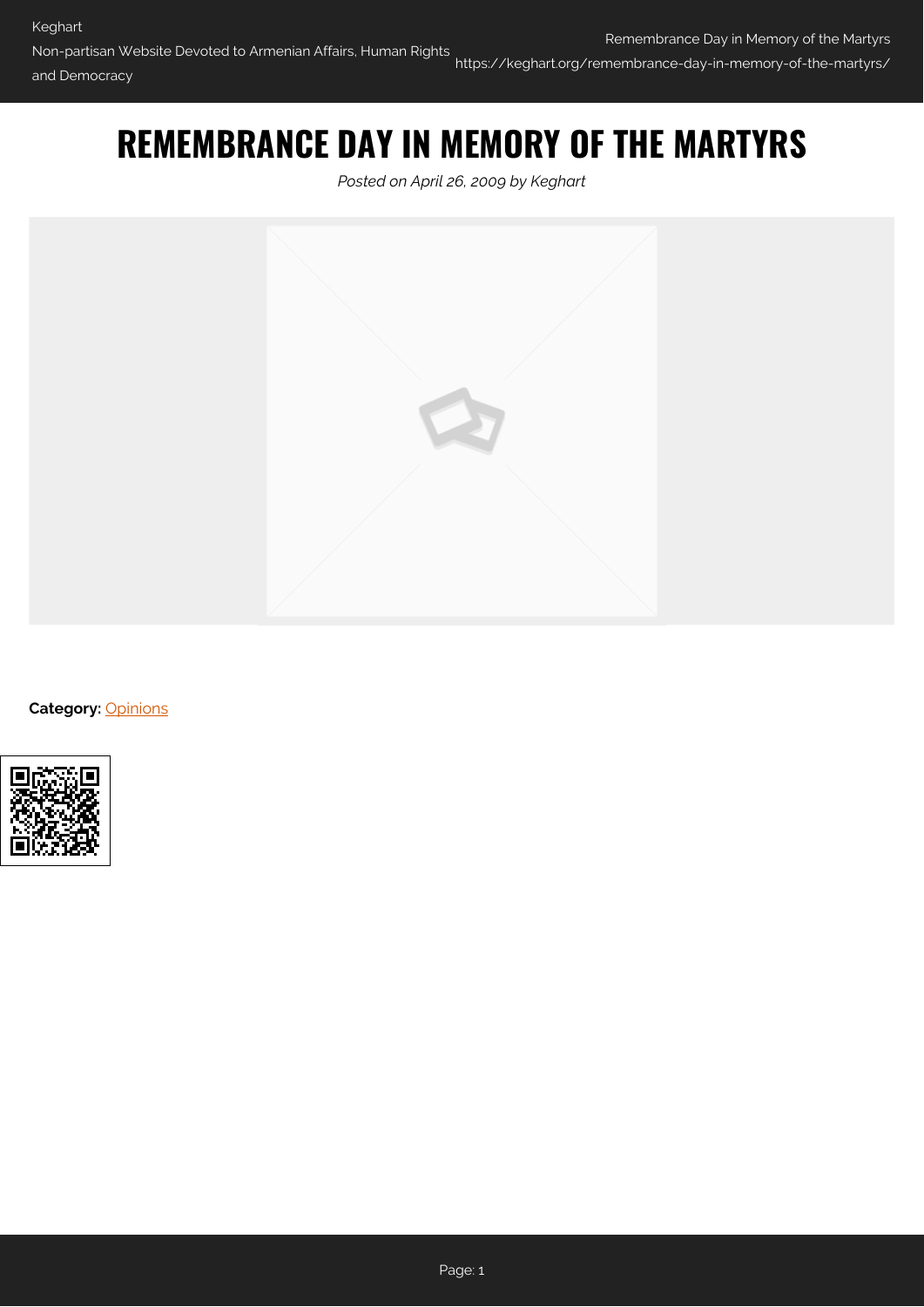Remembrance Day in Memory of the Martyrs

Non-partisan Website Devoted to Armenian Affairs, Human Rights and Democracy https://keghart.org/remembrance-day-in-memory-of-the-martyrs/

### By Reporter, 26 April 2009

On Saturday, 25th of April, a ceremonial assembly gathered at Magaros Artinian Hall of the Holy Trinity Armenian Apostolic Church. The highlight of the day was the presence of Ms. Melissa Bhagat, a senior regional advisor for Minister of citizenship, immigration and multiculturalism. Her brief, but singularly potent speech was punctuated with spontaneous applauses and expressions of gratitude. She presented The Right Honourable Stephen Harper's [statement](http://keghart.com/node/432) and Honourable Jason Kenney's letter addressed to the Armenian community.

### $\pmb{\times}$

# By Reporter, 26 April 2009

On Saturday, 25th of April, a ceremonial assembly gathered at Magaros Artinian Hall of the Holy Trinity Armenian Apostolic Church. The highlight of the day was the presence of Ms. Melissa Bhagat, a senior regional advisor for Minister of citizenship, immigration and multiculturalism. Her brief, but singularly potent speech was punctuated with spontaneous applauses and expressions of gratitude. She presented The Right Honourable Stephen Harper's [statement](http://keghart.com/node/432) and Honourable Jason Kenney's letter addressed to the Armenian community.

# $\pmb{\times}$

The opening words of the Prime Minster's statement read, "On this day we remember the terrible loss of life during the demise of the Ottoman Empire in 1915, and in particular the horrific suffering endured by the Armenian people. I have reminded all Canadians that both Houses of Parliament have adopted resolutions recognizing "the first genocide of the twentieth century."

Following salutations, Honourable Jason Kenney writes, "I am keenly aware of the great impact Armenians have had on Canadian society. The Armenian community has long enriched Canadian society with skills, knowledge and talent, and your efforts continue to contribute to the social, economic and political fabric of our society."

The United Toronto Armenian Organisations' Committee for the Commemoration of the Genocide hosted this event under the auspices of His Eminence Bishop Bagrat Galstanian, Primate of the Armenian Church of Canada.

The gathering started with a wreath laying ceremony, and singing of the anthems of Canada and Armenia. Pupils of AGBU Zarukian, St. Gregory, St. Sahag & St. Mesrob schools presented poems and songs. It was interesting to listen to the recitation of the timeline of Armenian history with highlights of significant events throughout the centuries and the Genocide of the Armenians.

The Nairi Choir, conducted by Mr. Sarkis Hamboyan left a superb impression on the audience with the choice of the songs and the impeccable quality of performance. They undoubtedly uplifted the spirit of the audience, and provided both a unique artistic enjoyment and a patriotic experience. Here is a portion of the performance: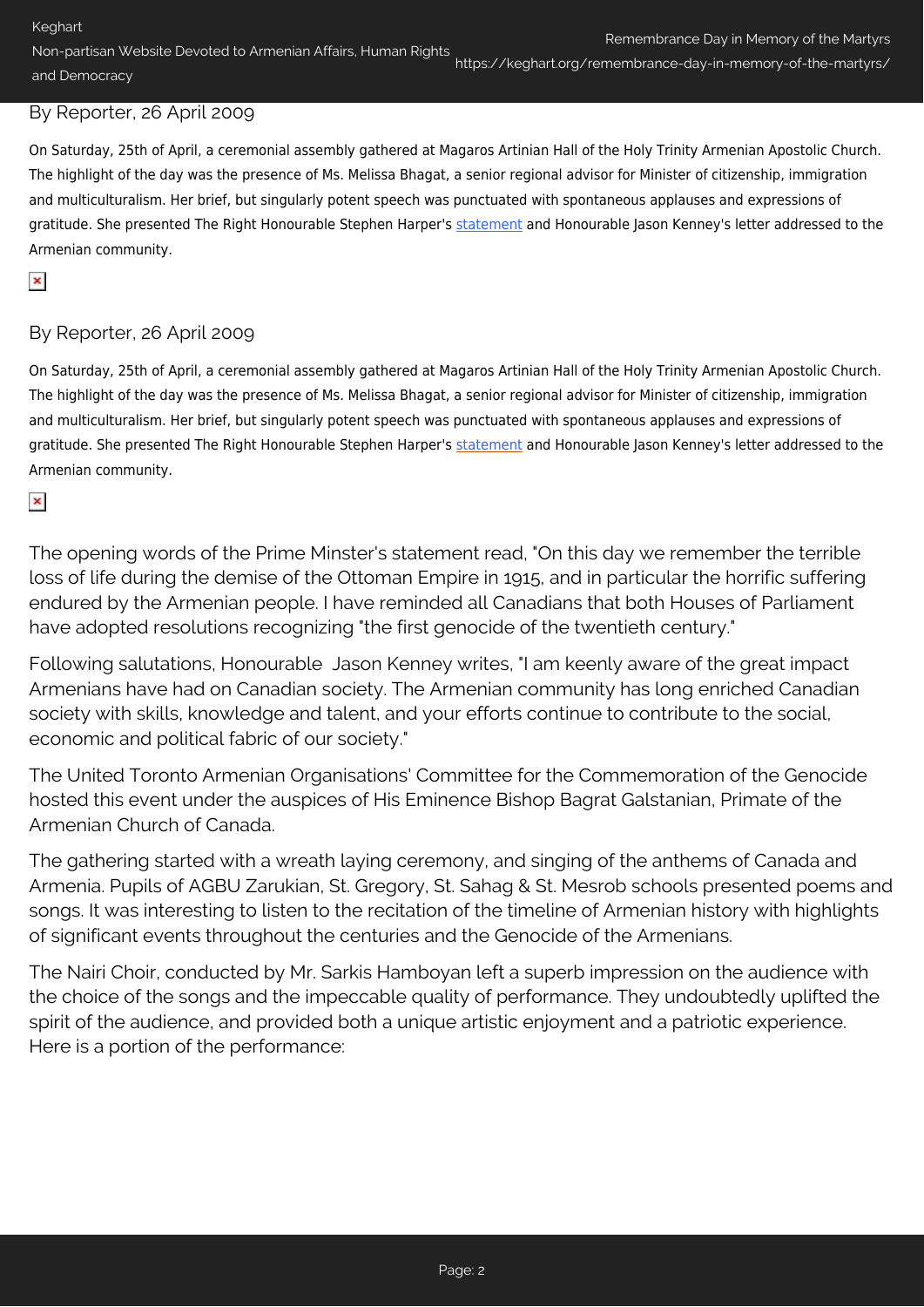Non-partisan Website Devoted to Armenian Affairs, Human Rights and Democracy https://keghart.org/remembrance-day-in-memory-of-the-martyrs/

#### $\pmb{\times}$

Dr. Dikran Abrahamian was the quest speaker. After an analysis of the present day circumstances hindering the ongoing efforts of Hay Tad - Armenian Cause - he underlined the importance of expanding its scope beyond recognition of the Genocide of the Armenians by various countries. He proposed to call 24th of April Պահանջատիրութեան Օր - Day of Demand - in addition to Day of Remembrance.

The speaker talked about amending the present strategy of struggle by presenting to international courts the Armenian demands, including recognition, reparations and return of lands. Following a scathing critique of the Armenian parties, he concluded his passionate speech with a call for cooperation amongst the various organizations, political parties and individuals who pursue Hay Tad.

The Holy Trinity Armenian Church Pastor, [Rev. Archpriest Zareh Zargarian c](http://www.keghart.com/node/447)oncluded the evening. He reminded all present that Armenia's security is in grave danger, and focused on the overwhelming need of support for Armenia. He emphasized that keeping what Armenians possess is a high priority.

The Armenian Social Democrat Henchak Party, Armenian Democratic Liberal Organization, Armenian General Benevolent Union, Knights of Vartan, Bolsahay, Nor-Serount, and Tekeyan Cultural Associations participated in this undertaking. The presence of many young people and the hall being full, with some people standing, were encouraging signs of a healthy and vibrant community.

Keghart.com has agreed to provide portions of the Remembrance Day in video form over the coming days.